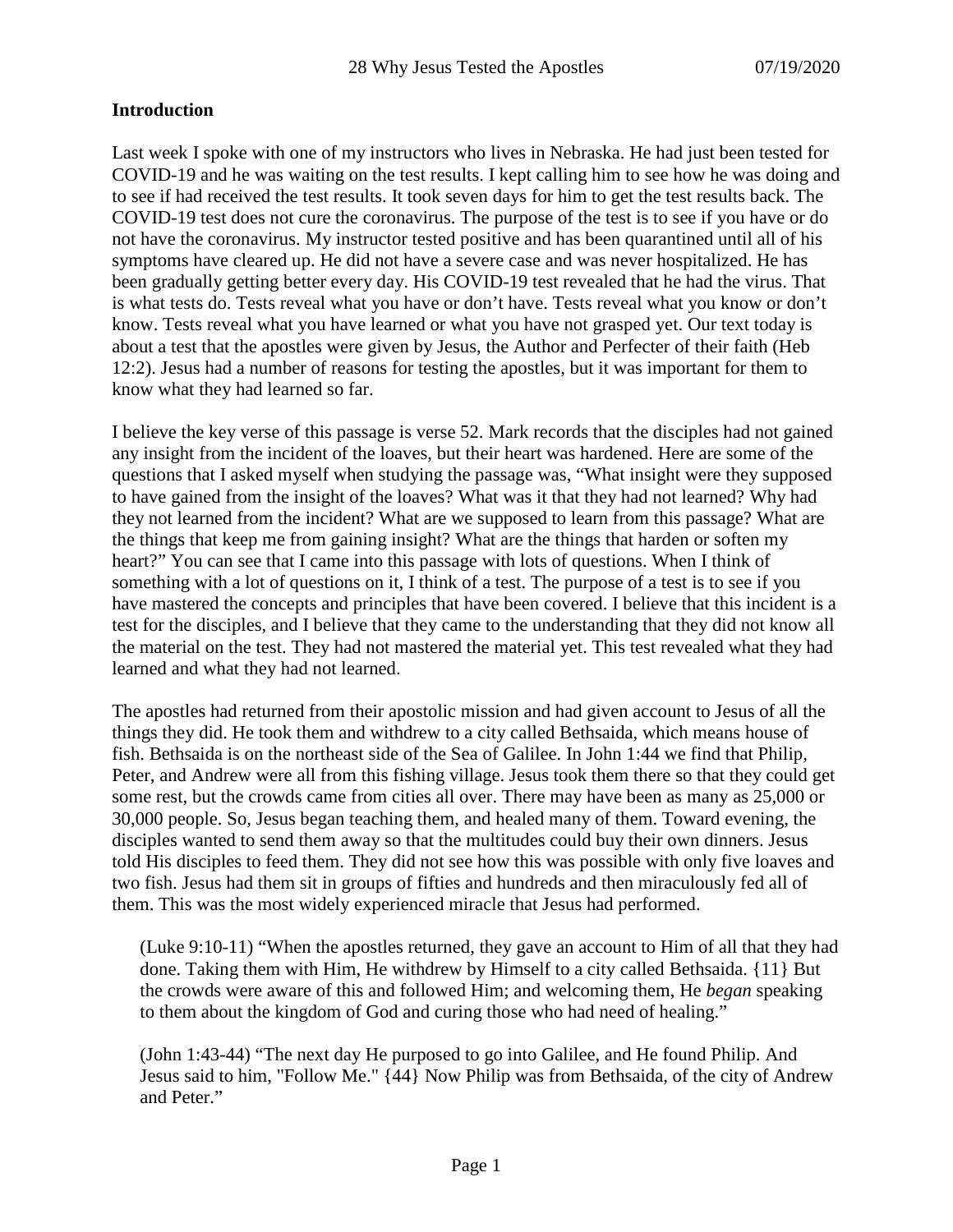After feeding the multitudes, Jesus perceived that the crowd wanted to take Him by force and make Him king. Jesus had just fed them and they were so moved by this that they wanted him to be their king. Jesus wanted nothing to do with this revolt. He is the Messianic King, but His kingdom was not of this earth or realm. Jesus was building a spiritual kingdom, not an earthly one. So, with a sense of urgency, Jesus immediately made His disciples get into the boat and then He sent away the multitudes. Then, Jesus went up to the mountain to pray. Prayer was a priority for Jesus, and He was not going to allow anything to prevent Him from spending time in prayer.

(John 6:14-15) "Therefore when the people saw the sign which He had performed, they said, "This is truly the Prophet who is to come into the world." {15} So Jesus, perceiving that they were intending to come and take Him by force to make Him king, withdrew again to the mountain by Himself alone."

(Mark 6:45-46) "Immediately Jesus made His disciples get into the boat and go ahead of Him to the other side to Bethsaida, while He Himself was sending the crowd away. {46} After bidding them farewell, He left for the mountain to pray."

That brings us up to our text today, where Jesus tests His apostles. Most Bibles title the passage, "Jesus walks on water," but I believe the passage is really about testing the apostles. While the disciples were crossing the Sea of Galilee in the night, a storm came up while they were in the middle of it. Jesus was on land, about two miles away, and He could see them straining at the oars. He began walking across the sea and when He approached them, they thought He was a ghost and were terrified. Jesus put them at ease by saying, "Take courage, it is I, do not be afraid." Then, Jesus got into the boat and the wind stopped. When the wind miraculously stopped, the disciples went from fear to astonishment. Mark records that they were astonished because they had not gained any insight from the incident of the loaves, and that their hearts were hardened. Our text today is about the purpose of this storm. I have named it, Why Jesus Tested the Apostles.

# **Why Jesus Tested the Apostles**

- 1. The Test Revealed What the Apostles Had Learned
- 2. The Test Revealed Jesus' Deity
- 3. The Test Strengthened Their Faith

(Mark 6:47-56) "When it was evening, the boat was in the middle of the sea, and He was alone on the land. {48} Seeing them straining at the oars, for the wind was against them, at about the fourth watch of the night He came to them, walking on the sea; and He intended to pass by them. {49} But when they saw Him walking on the sea, they supposed that it was a ghost, and cried out; {50} for they all saw Him and were terrified. But immediately He spoke with them and said to them, "Take courage; it is I, do not be afraid." {51} Then He got into the boat with them, and the wind stopped; and they were utterly astonished, {52} for they had not gained any insight from the incident of the loaves, but their heart was hardened. {53} When they had crossed over they came to land at Gennesaret, and moored to the shore. {54} When they got out of the boat, immediately the people recognized Him, {55} and ran about that whole country and began to carry here and there on their pallets those who were sick, to the place they heard He was. {56} Wherever He entered villages, or cities, or countryside, they were laying the sick in the market places, and imploring Him that they might just touch the fringe of His cloak; and as many as touched it were being cured."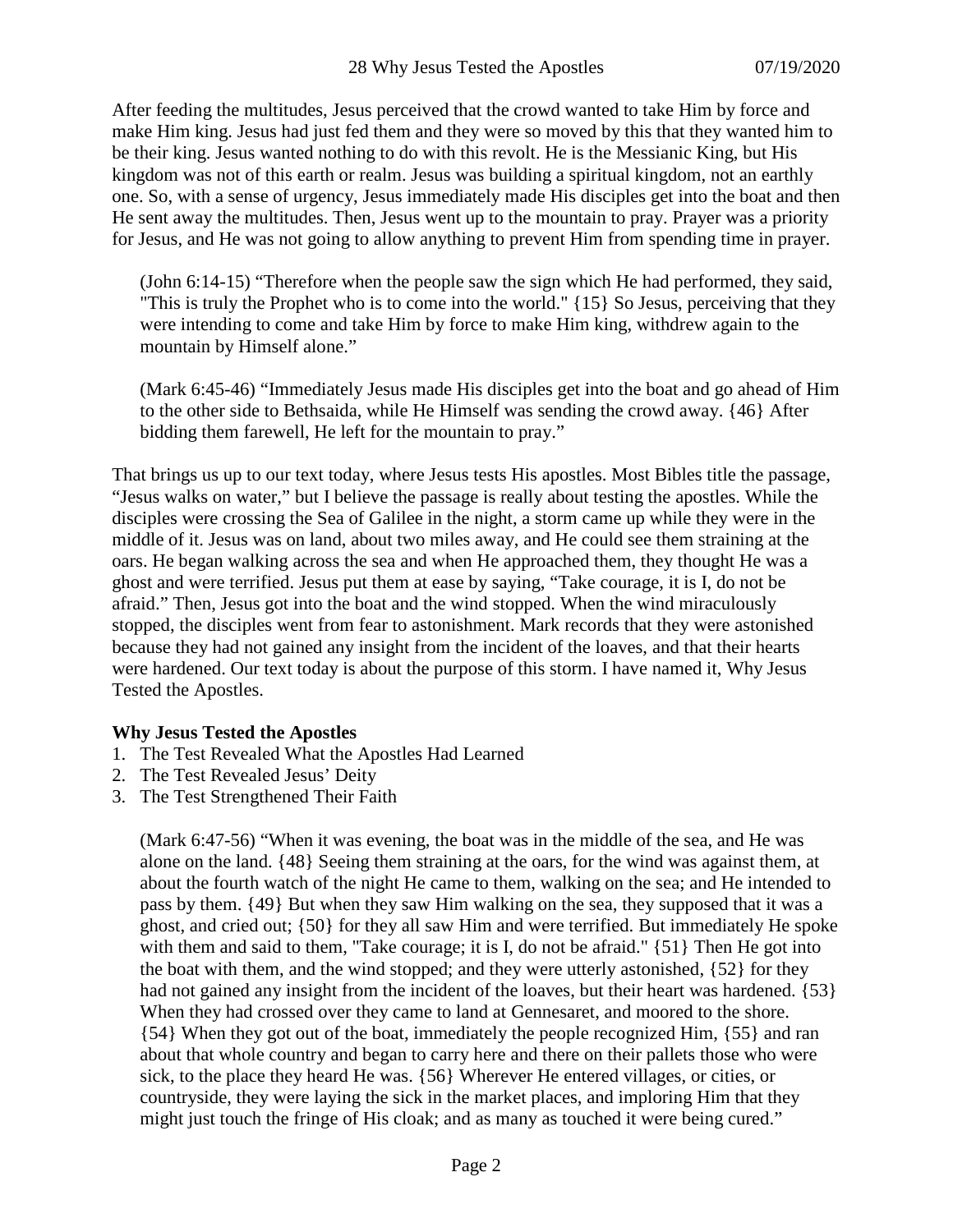### **1. The Test Revealed What the Apostles Had Learned**

James tells us to consider it all joy when we encounter various trials, knowing that the testing of our faith produces endurance. He goes on to say that the perfect result of endurance is that we become perfect and complete, lacking in nothing. James goes on to say that those who doubt and lack faith are like the surf of the sea, driven and tossed by the wind. The disciples were being driven and tossed by the wind. They are in a storm and they lacked faith.

(James 1:2-8) "Consider it all joy, my brethren, when you encounter various trials, {3} knowing that the testing of your faith produces endurance. {4} And let endurance have *its* perfect result, so that you may be perfect and complete, lacking in nothing. {5} But if any of you lacks wisdom, let him ask of God, who gives to all generously and without reproach, and it will be given to him. {6} But he must ask in faith without any doubting, for the one who doubts is like the surf of the sea, driven and tossed by the wind. {7} For that man ought not to expect that he will receive anything from the Lord, {8} *being* a double-minded man, unstable in all his ways."

This is not their first time in a storm in the boat. In Mark 4, they were in another storm, but Jesus was with them in the boat. He was asleep in the stern of the boat while they were afraid that they were perishing. They woke Jesus up and He immediately calmed the wind and the sea. Their hearts went from fear to astonishment, just as it did in our text today.

(Mark 4:37-41) "And there arose a fierce gale of wind, and the waves were breaking over the boat so much that the boat was already filling up. {38} Jesus Himself was in the stern, asleep on the cushion; and they woke Him and said to Him, "Teacher, do You not care that we are perishing?" {39} And He got up and rebuked the wind and said to the sea, "Hush, be still." And the wind died down and it became perfectly calm. {40} And He said to them, "Why are you afraid? Do you still have no faith?" {41} They became very much afraid and said to one another, "Who then is this, that even the wind and the sea obey Him?"

The difference in our text today is that Jesus was not physically with them in the boat. Jesus was watching from land. Think about this. It is the middle of the night and it is pitch black. There are no electric lights from nearby cities lighting up the sky. There may be a little light from the stars or moon, but it is pretty dark. The disciples are not fifty feet away straining at the oars; they are two miles away. The Sea of Galilee is four miles wide where they were crossing and they were in the middle of it, so that makes them about two miles away in the dark. Jesus could see them straining at the oars. It is dark and they are at least two miles away. In the natural, a person could see someone in the day 2.9 miles away. This is based on the scientific formula below. A person could not see any details, like facial expressions, bodily strain, and whether people in a boat were straining at the oars, only that there was someone there. Jesus is seeing them in the Spirit. This is as much of a supernatural phenomenon as Jesus walking on the water, but it does not get the same attention as the walking on the water. I believe that Jesus went to His watch so that He could watch over the apostles. He knew He was going to bring the winds and the storm. He had some purposes in mind for this test, and He is watching over them in the test.

SquareRoot(height above surface /  $0.5736$ ) = distance to horizon<sup>[1](#page-2-0)</sup>

<span id="page-2-0"></span> <sup>1</sup> <http://science.howstuffworks.com/question198.htm>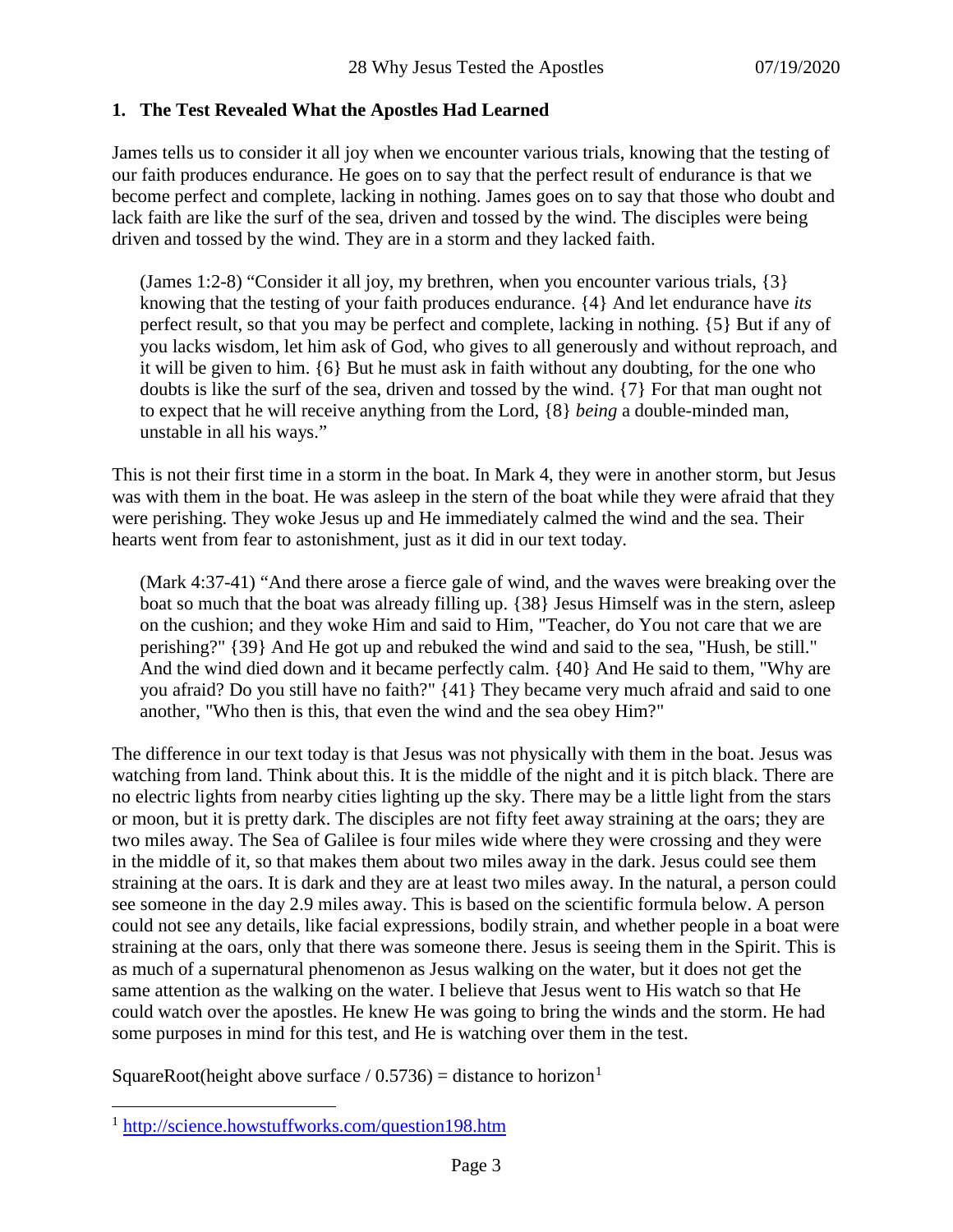When He called Nathanael, He saw him under a fig tree. Jesus was not anywhere close to Philip and the fig tree. He was seeing in the Spirit. Nathanael responded by saying, "Rabbi, You are the Son of God; You are the King of Israel." Jesus was not in the boat with them in this storm, but He was with them in the Spirit. He was watching them straining at the oars.

(John 1:48-50) "Nathanael \*said to Him, "How do You know me?" Jesus answered and said to him, "Before Philip called you, when you were under the fig tree, I saw you." {49} Nathanael answered Him, "Rabbi, You are the Son of God; You are the King of Israel." {50} Jesus answered and said to him, "Because I said to you that I saw you under the fig tree, do you believe? You will see greater things than these."

What was Jesus doing? He had been praying. Mark records that He came to them in the fourth watch of the night, which begins at 3:00 a.m. The first watch is from 6:00 p.m. to 9:00 p.m. The second watch is from 9:00 p.m. to 12:00 a.m. The third watch is from 12:00 a.m. to 3:00 a.m. Jesus went up to the mountain to pray. He has been watching or praying for them. The term watch is another word for prayer. In Mark 14, Jesus is praying right before His arrest and crucifixion. He asked the disciples to pray with them. He went a little way from them and prayed. Then, He came back to them and found them sleeping. Jesus said to Peter, "Simon, are you asleep? Could you not keep watch for one hour? Keep watching and praying that you may not come into temptation…" Jesus has been keeping watch during the night and who has He been keeping watch over? He has been watching over the disciples. He may not have been in the boat physically, but He was with them in the Spirit. It is nice to know that when we are going through storms in our lives, and there will be storms, Jesus is seated at the right hand of the Father and He is keeping watch over you. He is in the storm with you.

(Mark 14:37-38) "And He came and found them sleeping, and said to Peter, "Simon, are you asleep? Could you not keep watch for one hour? {38} Keep watching and praying that you may not come into temptation; the spirit is willing, but the flesh is weak."

Jesus had an urgency to pray, and I believe that one of the things that was pressing on His mind was the test His disciples were going to go through that night. Jesus knew this ahead of time. He made sure He was at His watch station while they were going through the storm.

James goes on to say, "Blessed is a man who perseveres under trial; for once he has been approved, he will receive the crown of life which the Lord has promised to those who love Him." The disciples were going through a test or a trial. James makes a distinction between trials and temptations. God does not tempt anyone, but He does test us. There are some today who teach that God would never test us, or discipline us. The truth is that God does both. We find examples of this in both the Old Testament and the New Testament. He tested Abraham to see if he was going to hold back his son from Him. Abraham passed that test. God had not intention of putting Isaac to death; it was just a test. God tests us, but He never tempts us. God does allow us to go through some trials to test us and to produce endurance. God puts us through some trials to make us perfect and complete, lacking in nothing. God puts us in some trials to reveal the areas of our faith that need to be strengthened. Once we have learned to persevere under those trials, we get approved, or we pass that test, and receive the crown of life.

(James 1:12) "Blessed is a man who perseveres under trial; for once he has been approved, he will receive the crown of life which the Lord has promised to those who love Him."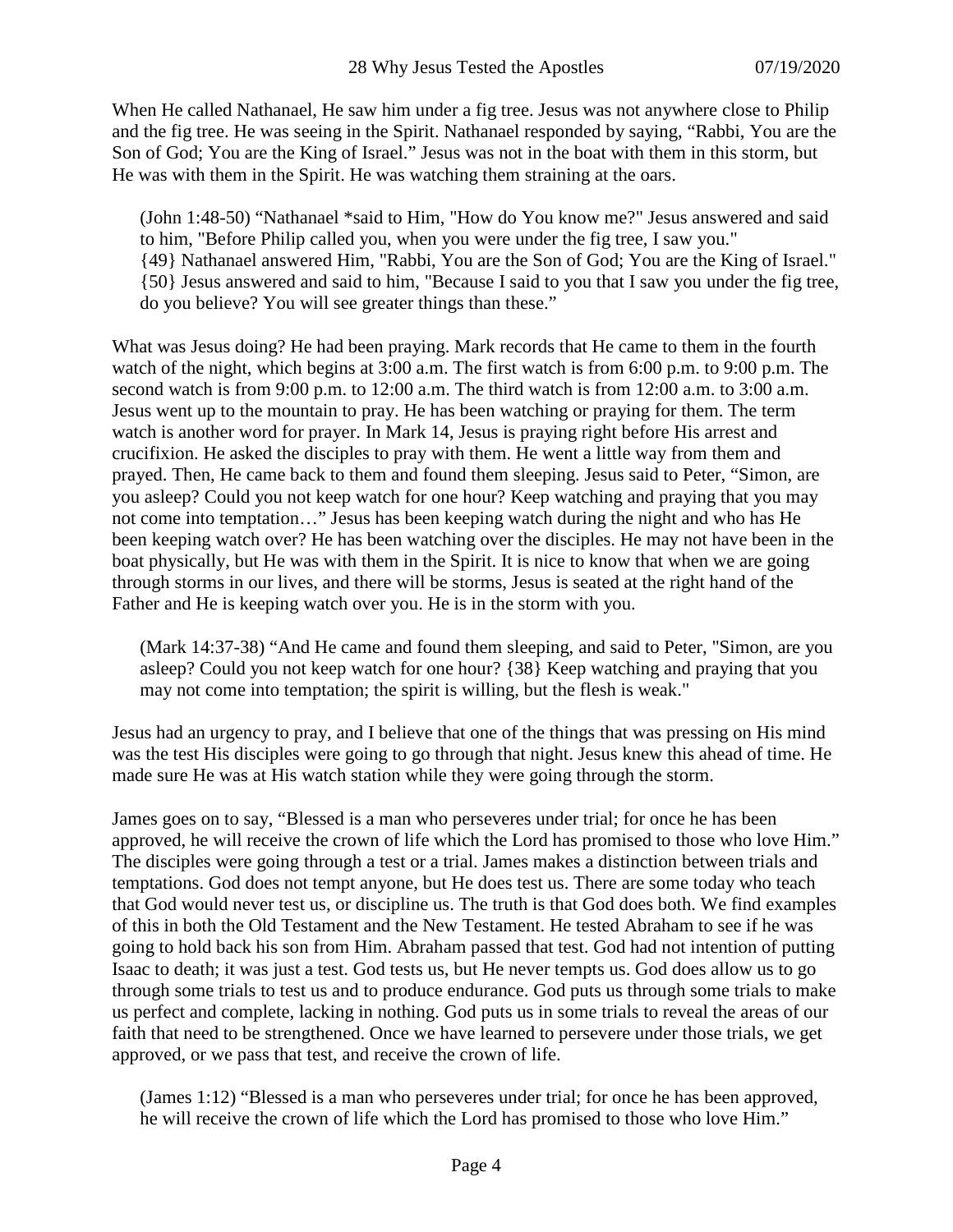Most tests have a time limit. When the time is up the instructor will pick up the test and grade the tests. At the end of this test, Jesus came walking to them on the water. They were terrified and He put them at ease, saying, Take courage; it is I, do not be afraid." Then He got into the boat and the wind stopped. The wind and storm stopped because the test was over. He graded their papers and wrote on the top of their papers that they had not gained any insight from the incident of the loaves. They had not grasped the material yet. I don't know about you, but I don't like to fail my tests. I like to study and do well on my tests. This had to hurt to get these results back.

# **2. The Test Revealed Jesus' Deity**

What was it that the disciples should have learned from the incident of the loaves? I think there were several things. First, He was teaching them to trust God and not in their own resources. I have had to learn that lesson many times. It seems like every time my finances get low, I start looking at my own resources rather than looking to God. He has proven Himself faithful to Karen and I over and over again. I have so many testimonies of how God has faithfully provided for our family.

But, I believe the incident of the loaves and the incident in the storm revealed the deity of Christ. There was a purpose of this test, and it was not just to reveal that they had not yet learned the lessons, but it was also to teach the apostles. It was to reveal to them that Jesus was God in the flesh. When Jesus fed 25,000 to 30,000 people, only God could do that. Jesus was not just a prophet. Jesus was not just a teacher. Jesus was not just someone anointed to heal the sick. Jesus was God in the flesh and nothing was impossible for Him. Feeding 25,000 people with five loaves and two fish is not much different than seeing Nathanael under the fig tree, seeing the disciples straining at the oars two miles away in the dark, walking on water, or causing the wind to stop. All these miracles were revealing the deity of Christ.

When Jesus told Nathanael in John 1:49 that He saw him under the fig, he responded by saying, "You are the Son of God." In Matthew's account of this incident, he records that Peter asked Jesus to command him to walk on the water. So, Jesus commanded Peter and he got out of the boat and began to walk on water. He took His eyes off of Jesus and began to sink. Jesus grabbed Peter's hand and they both got into the boat. When they got into the boat, the wind stopped and the disciples began to worship Jesus, saying, "You are certainly God's Son!" This may have been a test, but it was a test that the disciples learned from. They learned that Jesus is God, and they began to worship Him.

(Matt 14:32-33) "When they got into the boat, the wind stopped. {33} And those who were in the boat worshiped Him, saying, "You are certainly God's Son!"

There are two primary certifying bodies in the oil and gas industry, the International Association of Drilling Contractors or IADC, and the International Well Control Forum, or IWCF. The IWCF gives tests, but they do not let you see exactly what you missed. They don't give the instructors the ability to see what the students miss or explain why they missed it. Candidates walk away from the tests with a score, but without learning from their test. The IWCF believes that a test is only about seeing if candidates have mastered the material. We do not like this; we believe that tests should reveal what you know and don't know, but they should also be learning tools.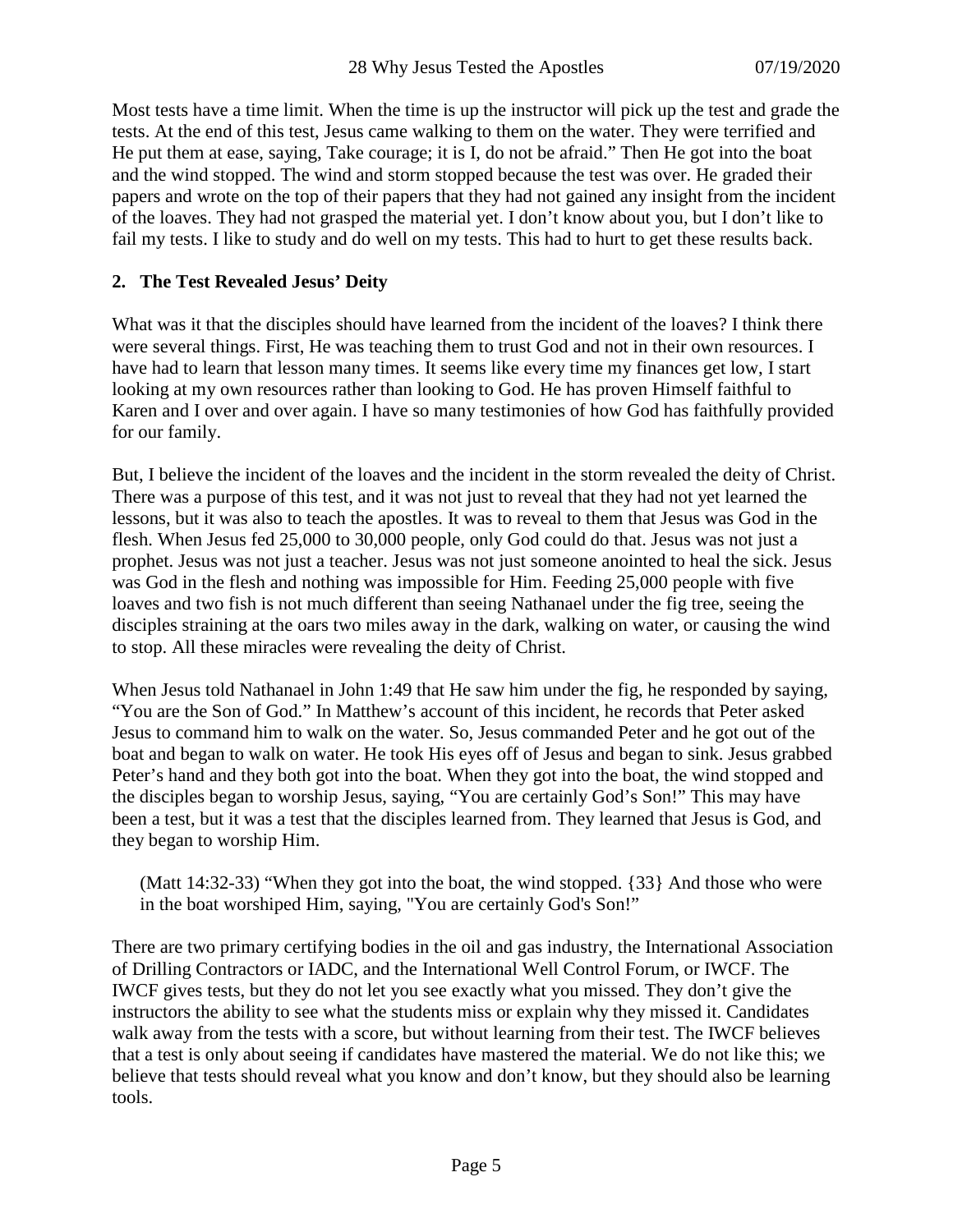The other organization, the IADC, allows the instructors to go over the missed problems with the students so that they learn what they did wrong and then how to do it correctly. We do not want people missing the same things out in their daily operations. We want them to learn from the tests. I believe this is the heart of God. He does not test us just to show us what we don't know. He tests us so that we can grow and mature in our faith. This test that the disciples went through showed them that Jesus is truly the Son of God, and they worshiped Him.

There is a turning point in Jesus' ministry that takes place soon afterwards. In John 6, Jesus preaches that He is the Bread of Life. As a result of this many of the disciples fell away and stopped following Him. Jesus asked the twelve if they were also going to leave. But, they answered, "Lord, to whom shall we go? You have words of eternal life. We have believed and have come to know that You are the Holy One of God." The disciples had not learned from the incident of the loaves, but they learned in this test that Jesus was the Son of God. They learned that Jesus is the Holy One of God. They learned that Jesus was God and gave words of eternal life. They learned from this test.

(John 6:66-69) "As a result of this many of His disciples withdrew and were not walking with Him anymore. {67} So Jesus said to the twelve, "You do not want to go away also, do you?" {68} Simon Peter answered Him, "Lord, to whom shall we go? You have words of eternal life. {69} "We have believed and have come to know that You are the Holy One of God."

# **3. The Test Strengthened Their Faith**

When the multitudes were hungry, the disciples wanted to send them away so that they could go to the nearby towns and buy their own food. Jesus told the apostles to feed the crowd. He had the disciples gather the crowd into groups of fifties and hundreds. Then, Jesus broke the bread and fish and they fed the multitude and gathered twelve baskets of leftovers. Jesus was teaching them to have faith in God's provision. They had not learned that lesson.

When the disciples were in the boat, straining at the oars, and saw Jesus walking towards them, they were terrified. Jesus said to them, "Take courage; it is I, do not be afraid." The Greek word that is used for afraid is phobeo (Strong's G5399). There is a contrast between fear and faith. When Peter walked on the water and began to sink, he cried out, "Lord, save me!" Jesus stretched out His hand and took hold of him and said, "You of little faith, why did you doubt?"

(Matt 14:30-31) "But seeing the wind, he became frightened, and beginning to sink, he cried out, "Lord, save me!" {31} Immediately Jesus stretched out His hand and took hold of him, and said to him, "You of little faith, why did you doubt?"

I believe that Jesus was trying to increase and strengthen their faith. I believe one of the insights from the incident of the loaves was to increase their faith. I believe Jesus' walking on the water and Peter's walking on the water was to build their faith. Earlier I mentioned the purpose of trials in James 1 was to test and build our faith. Notice that James tells us to consider it all joy when we encounter various trials, knowing that the testing of our faith produces endurance. The faith of the apostles was being tested. Jesus wanted to build and strengthen their faith.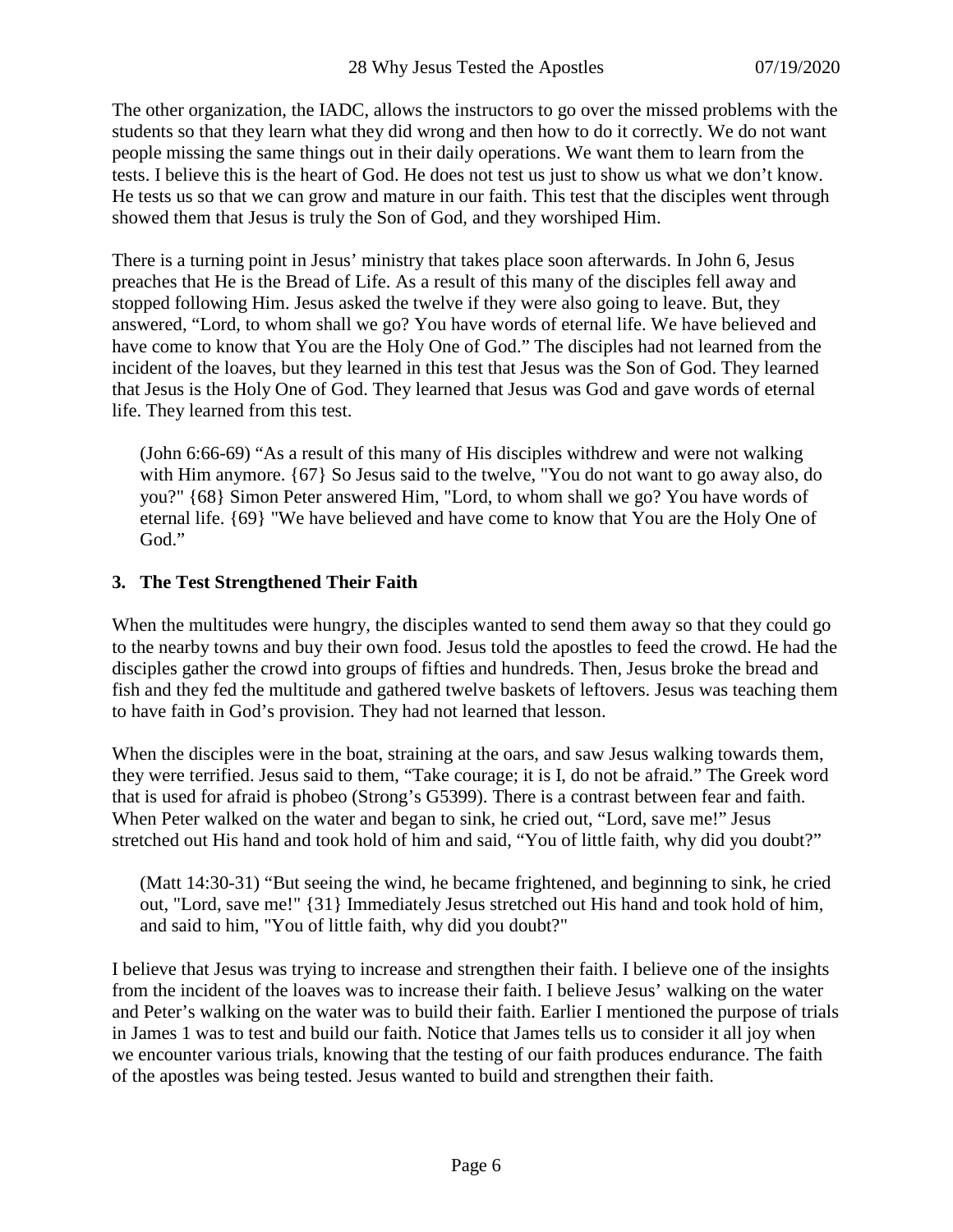(James 1:2-4) "Consider it all joy, my brethren, when you encounter various trials, {3} knowing that the testing of your faith produces endurance. {4} And let endurance have *its* perfect result, so that you may be perfect and complete, lacking in nothing."

In Hebrews 12:2, we are told to keep our eyes fixed on the author and perfecter of our faith. Jesus wanted to perfect or mature their faith. The Greek word for perfecter is teleiotes (Strong's G5051). The root word is telos (Strong's 5056), which means an end, or a point in the distance. In James, the word perfect is teleios (Strong's 5046), which means to have reached the end, to be complete, mature, or perfect. It is from the same root word. Jesus, wanted to perfect, mature, or complete the faith of the disciples. It was not perfect or complete. It was lacking some things, but Jesus, being the Author and Perfecter of their faith, tested them with the goal being to mature and perfect their faith.

(Heb 12:2) "fixing our eyes on Jesus, the author and perfecter of faith, who for the joy set before Him endured the cross, despising the shame, and has sat down at the right hand of the throne of God."

Our passage ends with Jesus and the disciples ministering at Gennesaret. Mark and Matthew say, "when they had crossed over to the land at Gennesaret, but in John's account we find another miracle that happened. As soon as Peter and Jesus got into the boat, the boat was at land. They experienced another supernatural miracle. They were immediately transported two miles and when they got there, they moored the boat to the shore. The faith of the apostles had to have increased by the events that took place. I believe that God had some purposes for the test they were going through and the increase of their faith was one of those purposes.

(Mark 6:53) "When they had crossed over they came to land at Gennesaret, and moored to the shore."

(John 6:21) "So they were willing to receive Him into the boat, and immediately the boat was at the land to which they were going."

After getting out of the boat, the people recognized Jesus. In John's account, the people wanted to know how Jesus got there. They saw Him send away the disciples and they did not see any other boats so they wanted to know how He got there. The people ran about and brought everybody that was sick to Jesus. Wherever He entered the villages or cities, they were bringing their sick to Him. As many as even touched the fringe of His cloak were being cured. It was not only the faith of the apostles that was strengthened; it was the faith of all those around.

(Mark 6:54-56) "When they got out of the boat, immediately *the people* recognized Him, {55} and ran about that whole country and began to carry here and there on their pallets those who were sick, to the place they heard He was. {56} Wherever He entered villages, or cities, or countryside, they were laying the sick in the market places, and imploring Him that they might just touch the fringe of His cloak; and as many as touched it were being cured."

# **Conclusion and Applications**

Our passage today was about the testing of the disciples. They found out that they had not gained any insight from the incident of the loaves. The testing did more than reveal what they had or had not learned. The testing revealed to them who Jesus was. He is the Holy One of God. He is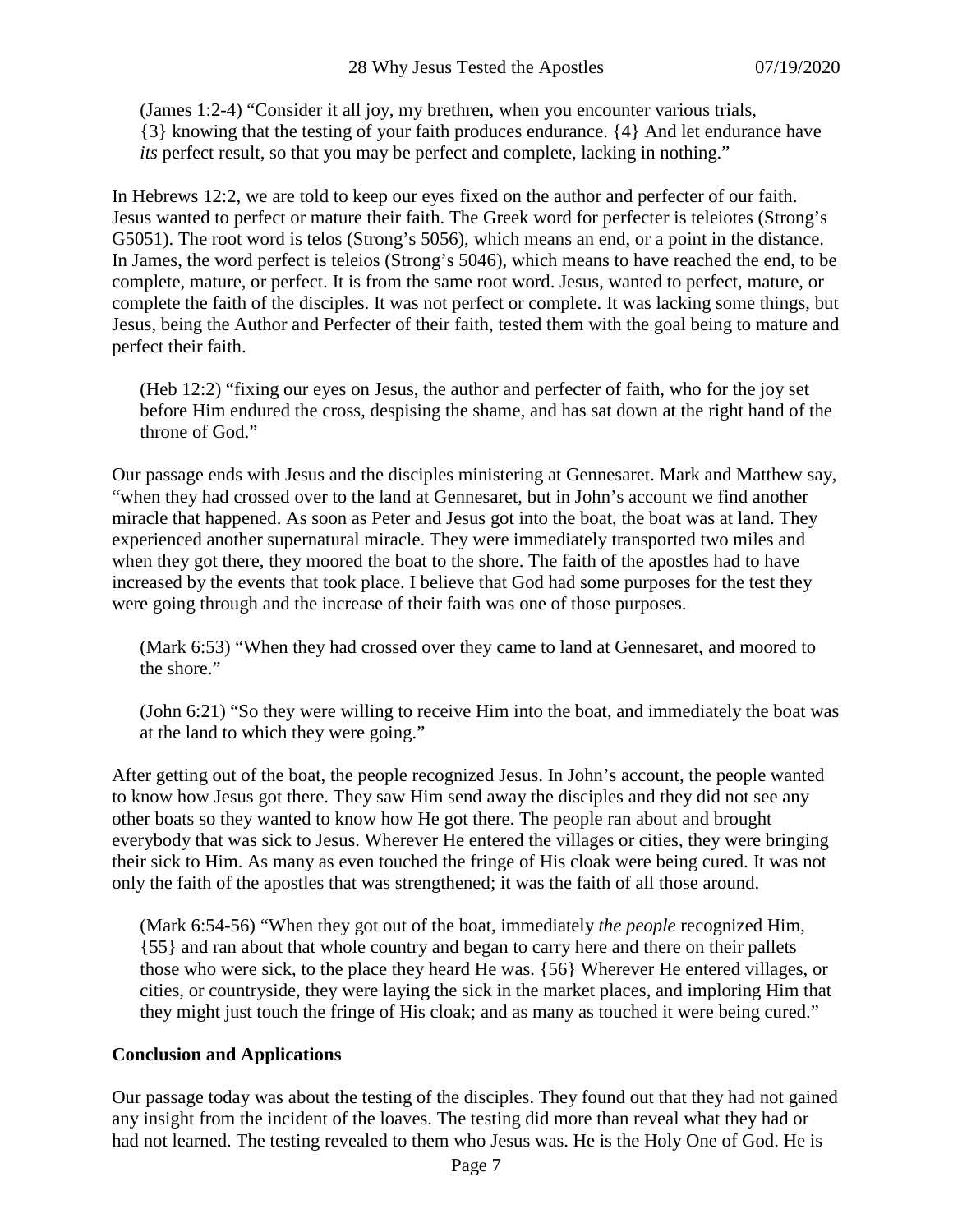God's Son. At the end of their test they worshiped Jesus. If Jesus was not God, He would not have allowed them to worship Him. Jesus was the fullness of deity in bodily form.

What about you? Have you come to the place that you know that Jesus is God? Have you received Jesus as your Lord? Have you come to the place where you worship Jesus? This morning, if you would like to receive Jesus you can do that right now, wherever you are. The Bible says that if we believe that God raised Jesus from the dead and if we are willing to confess Jesus as Lord or Master, we can receive Him into our lives. Do you believe that Jesus is the Son of God and that He died and was raised from the dead? Are you willing to confess Jesus as Lord? Are you willing to surrender your life and will to Jesus? If so, pray with me right now.

Jesus, I do believe that You are the Son of God and that You came and died for my sins. I believe that You were raised from the dead. I ask You to come into my life and forgive me of my sins. I ask You to be my Lord and to help me to live my life for you. I ask this in Jesus' name.

There may be others of you this morning who have already received Christ, and you are going through a test or trial. God wants you to know this morning that He sees you. There is no darkness that He cannot see in. There is no distance that He cannot see from. He sees you straining at the oars in this trial. Be comforted to know that He is watching you and He is there to help you. He does not want you to be afraid or discouraged. He wants you to be full of faith. He wants you to consider it all joy because He is bringing you to a greater place in your walk and faith. He is perfecting and maturing you. He is preparing you for greater things and these trials are there to help you learn to persevere and grow in your faith. Fix your eyes on Jesus, the author and perfecter of your faith. This morning, be encouraged and strengthened.

Our passage today ended with Jesus ministering and healing those who were sick. There may be some here this morning that need to touch the hem of His garment. This morning, wherever you are, put your hands out and let Jesus touch you. Father God, we release Your healing to those who are reaching out to you. We thank You for healing and for all that You do for us. We bless You in the mighty name of Jesus. Amen.